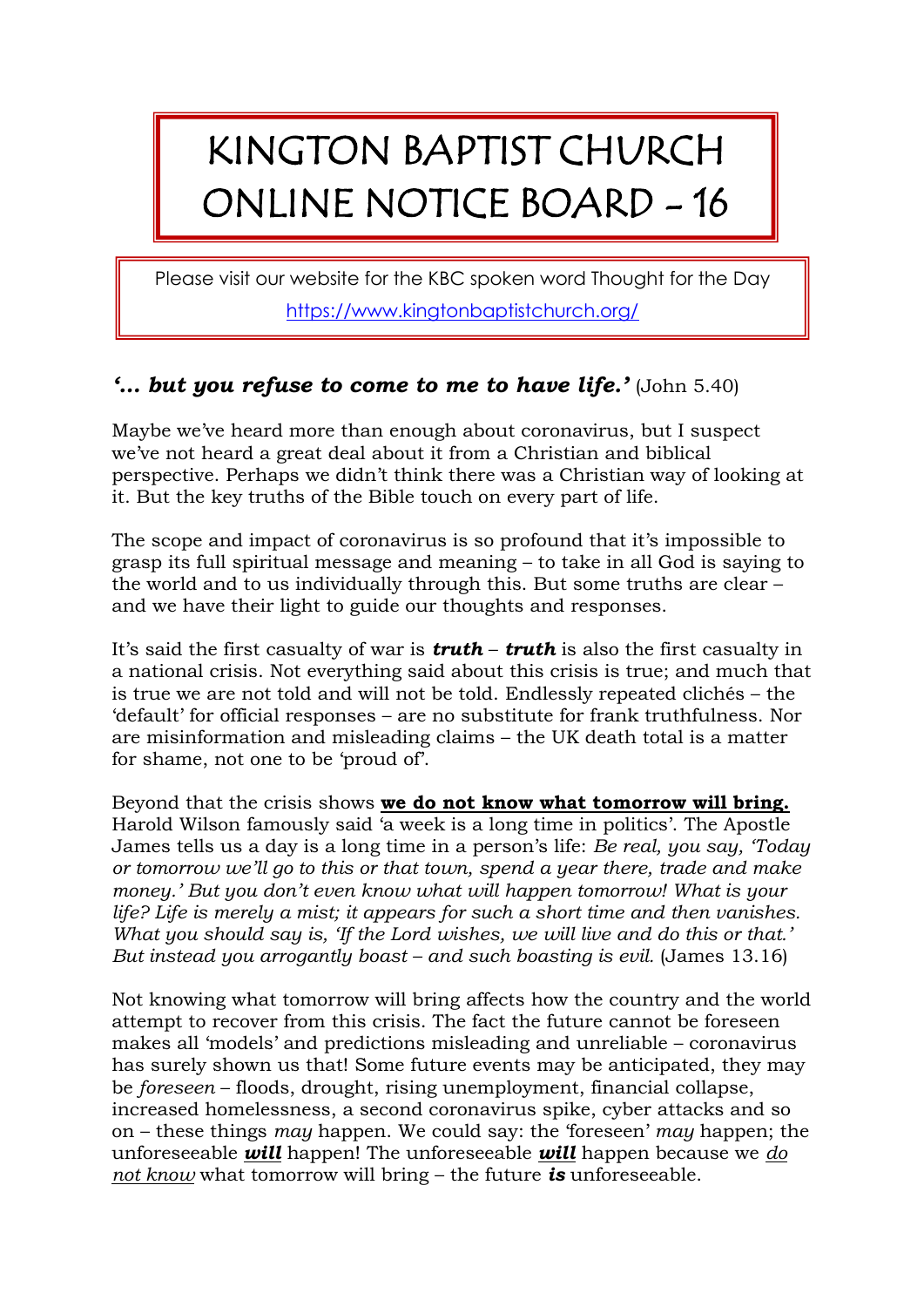A second truth has also become clear: no matter how often God warns us to prepare for the future, **the world always has and always will ignore his warnings.** As James says, the world arrogantly boasts it can control the future and protect itself for the future, even though we don't know what tomorrow will bring! The world ignores warnings of future disaster, of storms that will overwhelm the world's preparations and swamp its self-security. It was claimed the years of austerity, with the chaos and distress they brought to so many, would free future generations from crippling debt. But in an instant coronavirus virus brought that hope crashing down. Instead lockdown has resulted not only in colossal national debt but steep increases in domestic abuse, mental health problems, homelessness, unemployment, and 'premature' deaths. It is right to prepare for the future – but we are to prepare in-line with God's will and ways: *God has told you what is good; and what is it that the LORD requires of you but to do justice, to love kindness, and to walk humbly with your God?* (Micah 6.8) Had we prepared like *that,* the house, built on the Rock, would have stood, despite the storm!

This takes us to a third truth that's become painfully obvious: **the world is never prepared for what tomorrow brings.** Despite not knowing what tomorrow will bring, the world, in its arrogant self-belief (as James says), attempts to appear invincible. It boasts it can 'model' the future and can *control* the future. The current lockdown slogan aims to *'control* the virus' – a bold claim! We're told policies 'follow the science'. 'The science' produces forecasts, predictions and 'models' developed by 'experts' – who spend today revising forecasts they made yesterday! There is no '**the** science'. Scientists disagree together and there's much they don't know: just last week the president of the Royal Society admitted there are 'extraordinary amounts of uncertainty' about the virus. This becomes increasingly clear as alternative voices are heard.

The world 'in its wisdom' (1 Corinthians 1.21) refuses to pay attention to the warnings God gives, so **when 'tomorrow' comes the reaction is** *fear***.** Fear is the opposite response of that which Jesus offers, he tells us not to fear, not to worry, not to be anxious. He says this because he gives a solid foundation on which to prepare: we're to build on the Rock – *himself!* But the world will never do that. So when storms break, the world reacts with fear. Fear breeds panic; panic leads to irrational, inconsistent and ineffective responses; to confusion, muddle and injustice. The unprecedented global reaction to coronavirus has almost assumed the character of idolatry: nations willingly sacrificing freedom, wealth, jobs, mental and physical health and all manner of future prospects on the altar of covid19 – including immunisation programmes to fight other fatal childhood diseases.

Fear leads to measures that have no moral or ethical justification; measures that dangerously undermine legitimate freedoms, often with little positive effect. We ought never to forget that measures that may be introduced by benign governments leave an open door for the most appalling abuse by hostile governments – tracing apps may have an ominous future.